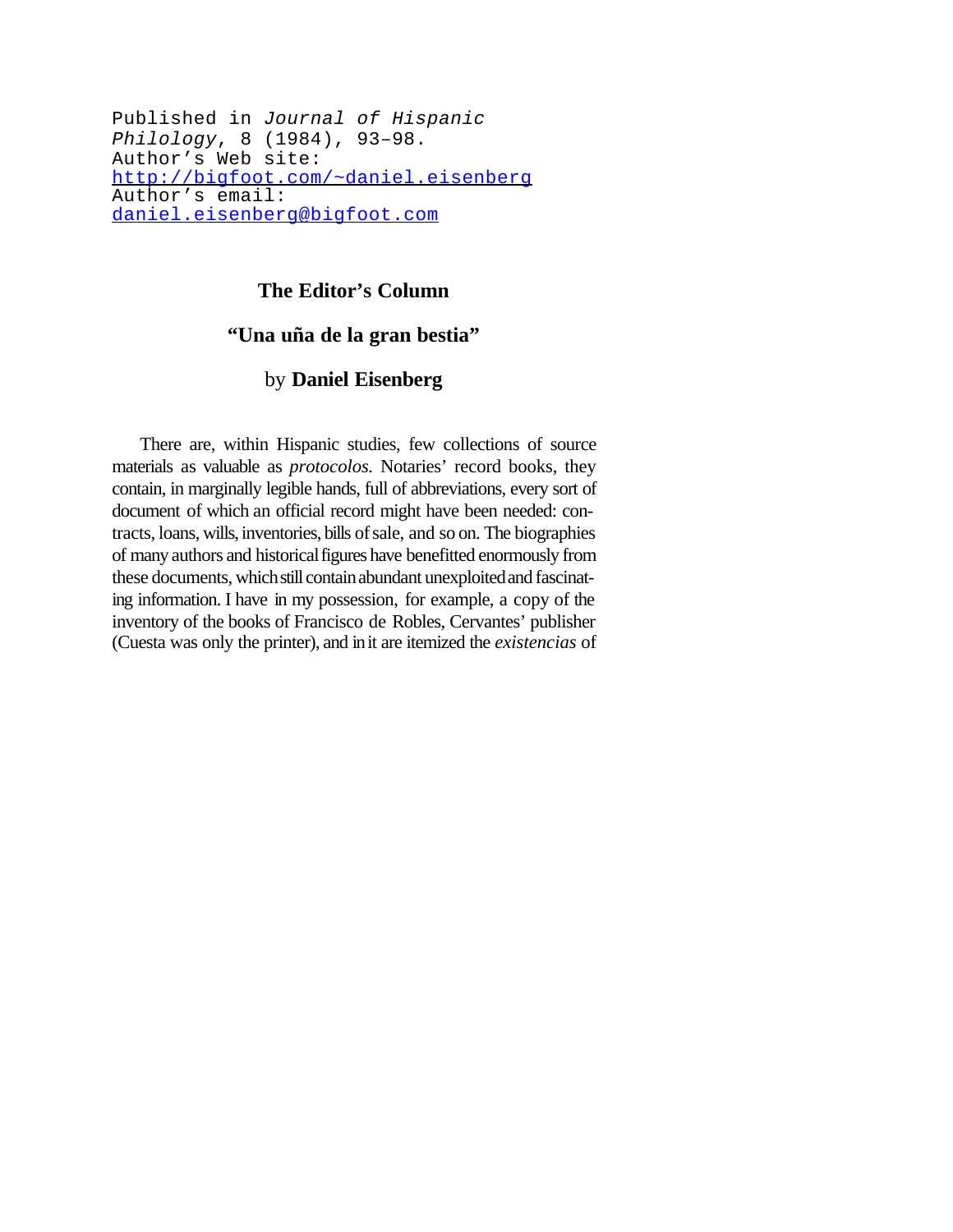Cervantes' books, with the value assigned to each.<sup>1</sup>

No one, I believe has ever known the *protocolos* as well as the great bibliographer Cristóbal Pérez Pastor, who has taken from them (and other sources) information published in *Bibliografía madrileña* (Madrid, 1891–1907), *Documentos cervantinos hasta ahora inéditos* (Madrid, 1897–1902), *Proceso de Lope de Vega por libelos contra unos cómicos* (Madrid, 1901), *Nuevos datos acerca del histrionismo español en los siglos XVI y XVII* (Madrid, 1901), *Documentos para la biografía de don Pedro Calderón de la Barca* (Madrid, 1905), and elsewhere.<sup>2</sup>

After Pérez Pastor's death in 1908, the Real Academia acquired from his heirs his unpublished papers, and many of his notes were published as *Noticias y documentos relativos a la historia y literatura españolas,* Memorias de la Real Academia Española, 10–13 (Madrid, 1910–26). [p.94]Withoutindices and only roughly arranged by topic, one must pour through many pages to find information; because of its diversity and the lack of indices the collection has

<sup>&</sup>lt;sup>1</sup> Madrid *protocolos* are located in the Archivo Madrileño de Protocolos, Alberto Bosch, 4; I would like to thank Eric Naylor and Joseph Snow for helping me locate this archive, the staff of which has been very helpful. For an introduction to *protocolos*, see Agustín G. de Amezúa y Mayo, "Apuntes sobre la vida escribanil en los siglos XVI al XVIII," prologue to *La vida privada española en el protocolo notarial…de los siglos XVI, XVII y XVIII* (Madrid, 1950), reprinted in *Opúsculos histórico-literarios* (Madrid: CSIC, 1951), III, 279– 307.

<sup>2</sup> On him, see Florentino Zamora, "Un gran bibliógrafo: Pérez Pastor," *RABM*, 67 (1959), 661–75.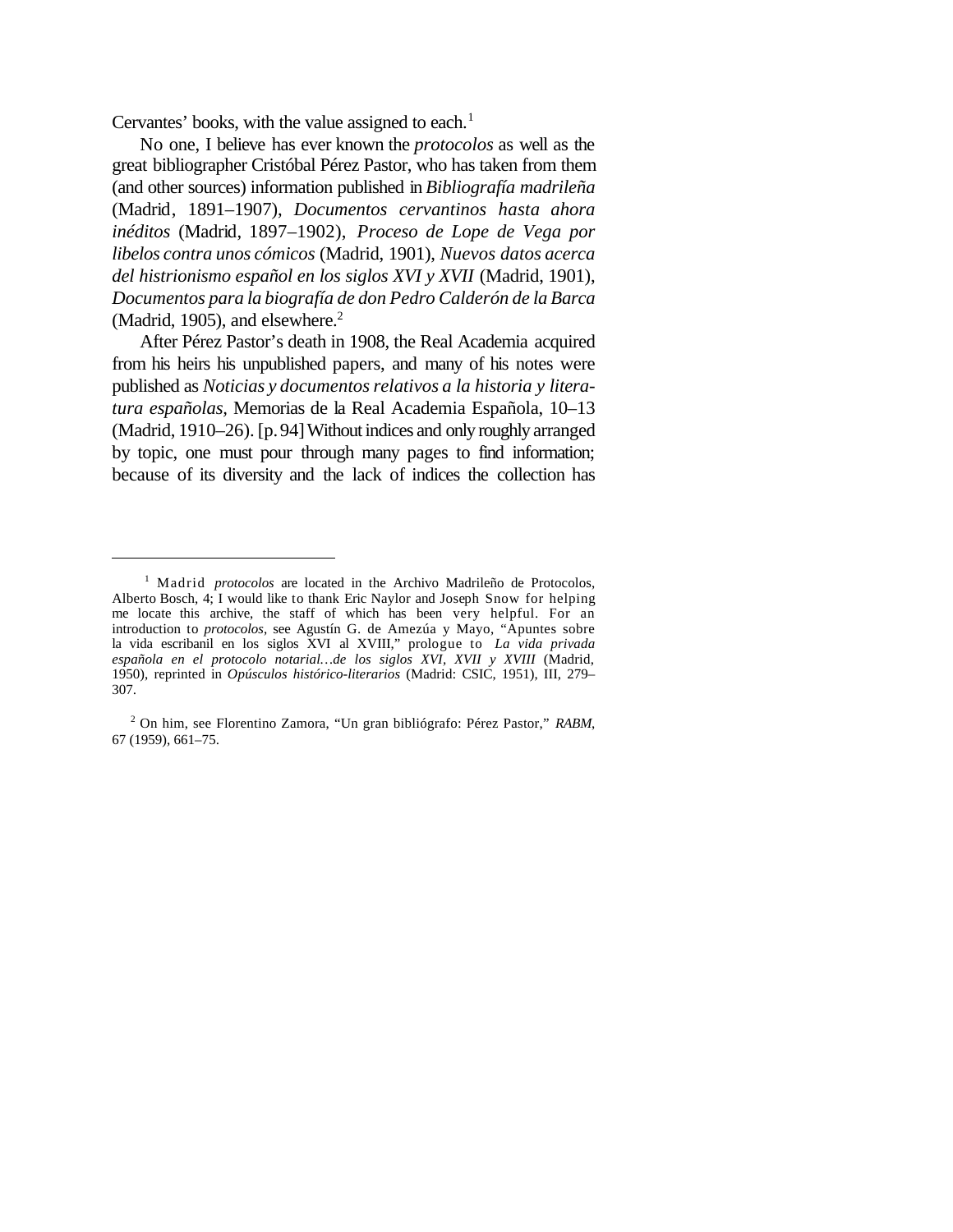remained little known and is not often consulted.<sup>3</sup> However, it gives off the invigorating odor of original sourcematerials, and its very disorder gives it a certain charm. Many of the entries (a great many of which, though not all, are from *protocolos)* are only one or two lines long, others give a description of the document in question,<sup>4</sup> and some of the most important ones are extracted at length.

The materials are so diverse that it is hard to give a quick overview of them. There are many items on eighteenth-century drama, such as

4 For example, "Arrendamiento que hace el Ayuntamiento de Madrid en favor de Pierres Cosin, impresor de libros, de un pedazo de una callejuela que está en la calle major, para poner allí una tienda para vender sus libros durante diez años, pagando seis reales cada año. Madrid, 3 marzo 1574" (IV, 203).

<sup>&</sup>lt;sup>3</sup> A few cases have come to my attention in which scholars have published materials almost certainly identified from this publication. The first is the "Diálogo del Capón" mentioned in volume I, 239 and published in *Revue Hispanique,* 38 (1916), 243–321 (see on the work Howard Mancing, "El 'Diálogo del capón' y la tradición picaresca," *Actas del Sexto Congreso internacional de Hispanistas* [Toronto: Department of Spanish and Portuguese, University of Toronto, 1980], pp. 494–96). The second is Cervantes' contract with Gaspar de Porres for sale of the plays *La confusa* and *El trato de Constantinopla y muerte de Selin* (I, 101), published shortly afterwards by Francisco Rodríguez Marín, "Una escritura inédita de Cervantes," *Ilustración Española y Americana,* May 8, 1913, and reprinted in his book, *Burla burlando* (Madrid, 1914), pp. 417–24, and pp. 431–38 of the second edition (also Madrid, 1914); the document is also reproduced by Rodríguez Marín in his edition of the *Viaje del Parnaso* (Madrid, 1935), pp. 414–15. Many documents concerning Cervantes' patron, the Conde de Lemos, published or summarized by Astrana (*Vida ejemplar y heroica de Miguel de Cervantes Saavedra* [Madrid: Reus, 1948–58], VII, 722–29), as well as the will of the Duque de Béjar's father (V, 581), were surely identified from Pérez Pastor's collection (I, 318–19 and 378). Ángel González Palencia and Eugenio Mele, publishing the catalog of Hurtado de Mendoza's library [p. 98] in their *Vida y obras de don Diego Hurtado de Mendoza* (Madrid: Instituto de Valencia de don Juan, 1941–43), acknowledge that it was first published in this collection of Pérez Pastor (I, 170–86).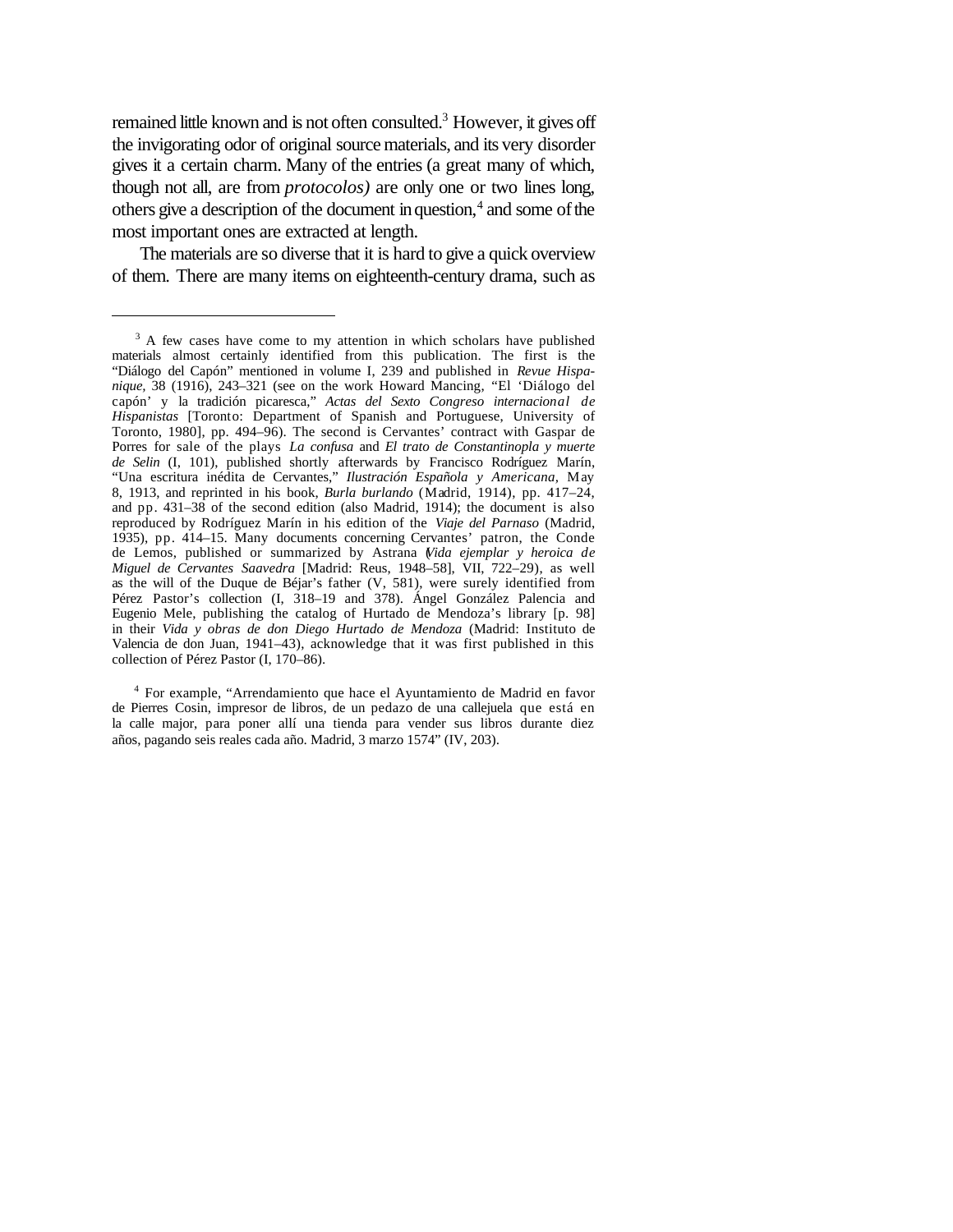an inventory of "comedias remitidas a D. Leandro Fernández Moratín, impresos, manuscritos, borradores" (I, 126), and including many receipts, e.g. from 1723, 300 reales "que se me dieron por la música que puse nueva para el Auto intitulado *La vida es sueño*" (I, 245). There is a small section of documents on "moriscos, pícaros, ganapanes, ladrones y vagamundos" (I, 429–46) and nearly 100 pages (III, 75–169) onthe early ecclesiasticalhistoryofPalencia whose relevance to the *Mocedades de Rodrigo* has been examined by Alan Deyermond.

A large section of the collection deals with the book trade, authors, printers, booksellers, and the like. There is a commission given to the historian Pedro Mantuano to "expurgar" the library of the Conde de Lemos (I, 239), and a "Memorial de Pedro Mantuano natural de Málaga, a S.M. para que se recoja el libro de la *Defensa de P. Mariana,* por D. Tomás Tamayo de Vargas, y que se haga pronto pues ya había impresos enToledo 1.400 ejemplares, que no aguardaban sino la Tasa para publicarse" (I, 239). There are many contracts for the printing of books (a good example, IV  $219-20$ ),<sup>5</sup> for the purchase of paper for that purpose, and many financial items related to the sale and circulationofbooks. There are many references to inventories of books, such as those of Juan de Amezqueta (I, 372), and those purchased at the death of Pedro Fajardo, Marqués de los Vélez, "para la librería Real de San Lorenzo del Escorial" (I, 362).

Reference is made to the purchase of a black slave by Gonzalo Fernández de Oviedo (I, 125); the document of sale of another by the

<sup>5</sup> Although published in a different work of Pérez Pastor (*Documentos cervantinos,* II, 566), I must mention the revelation of a printer who could not "firmar."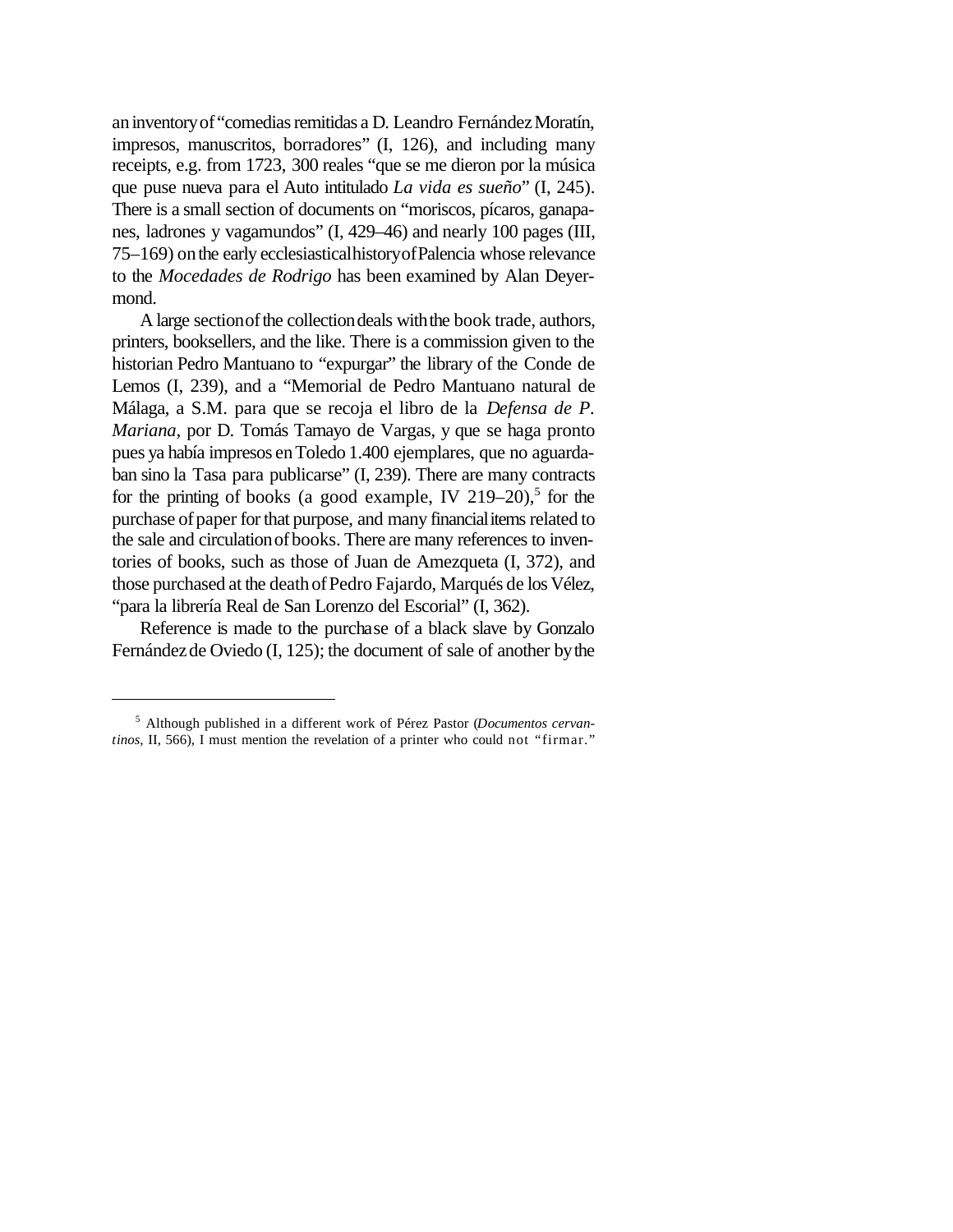printer Luis Sánchez is published (IV, 380–81). Also mentioned is the 1544 document forthe "venta de 200 esclavos negros cogidos[p. 95] en Cabo Verde" (I, 347). There is an inventory of a collection of swords, with the names of the swordmakers (II, 285–87); after the "Ordenanzas de lossombrereros" and preceding the "Ordenanzas de los pasteleros de Madrid" we find, from 1589, the "arrendamiento y condiciones de la casa de la mancebía de Madrid (calle de Toledo)" (II, 485).

Most interesting, at least to me, are those which reveal something ofdaily life, with detail rarely available for this period. One such is the budget submitted in 1500 for "el despacho de las dos carabelas que sus altezas [Fernando and Isabela] mandan ir con xproval [Cristóbal] guerra a la tierra nuevamente descubierta" (III, 29–32). Listed are all the men, their occupations, and their salaries: *un piloto, un maestre, un contramaestre, catorce marineros* (among whom were *un calafate, un carpintero,* and *untonelero),diesgrumetes,trespajes,* and *dies ombres de armas.* All the kitchen utensils of the boat are itemized, and all the necessary provisions, together with the quantities and estimated prices of each: *biscocho, vino, vinagre, azeyte, garbanzos,fabas,tocino, tocinetas, pescado,sardinas,azúcarrosado, queso, ajos y cebollas, mostaza y oruga y otras menudencias.* There was also for each man a "boca o pipa."

In the inventory of the personal property of María, Queen of Hungary, sister of Carlos V, we find in her tapestries (II, 291–95) a collection of early narrative. The oldest, as they are described as "paños viejos," are "la ystoria de Alexandre" and "adán y eva, con muchos letreros." In addition, among the others she owned are the following "paños de tapicería: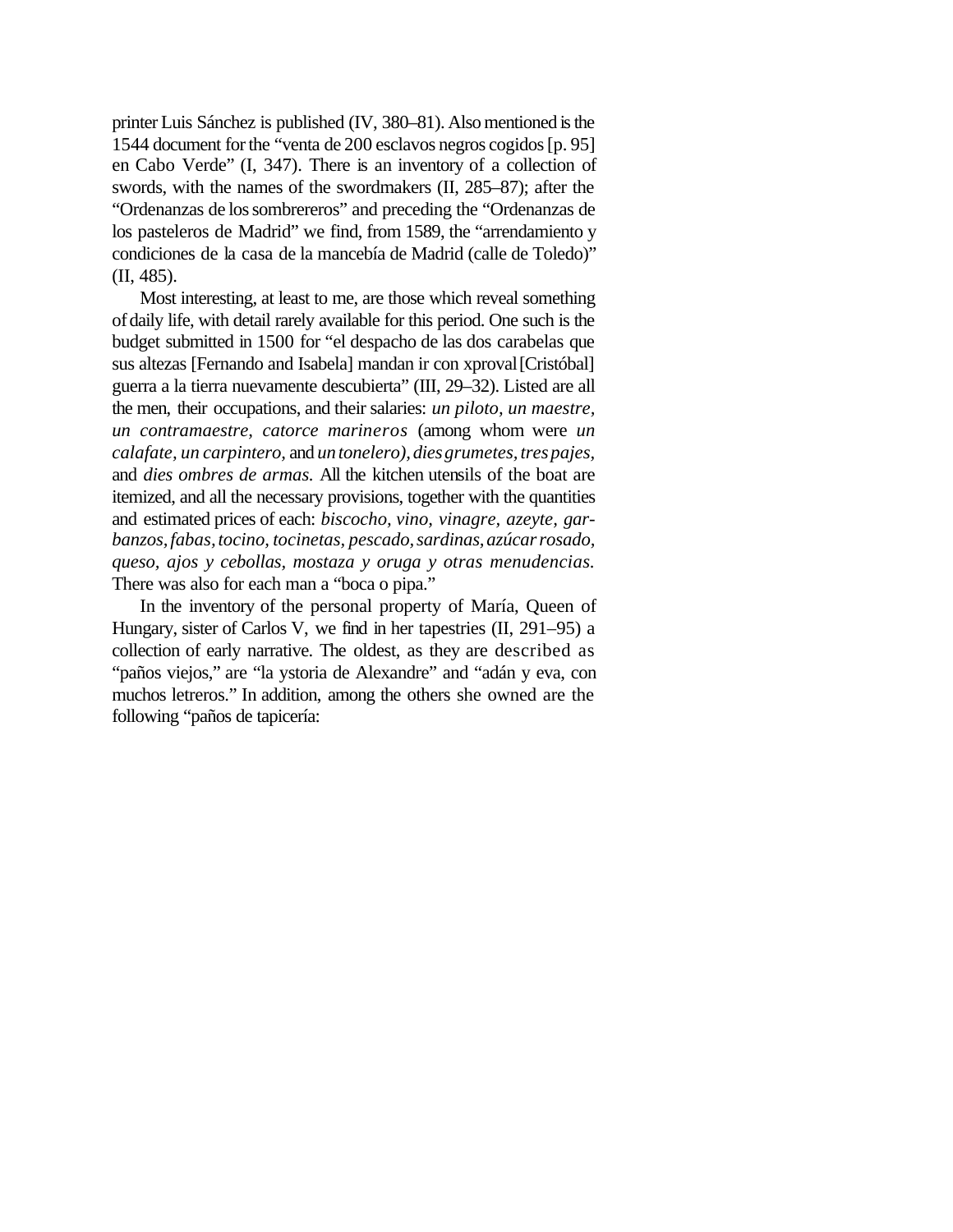la ystoria de moysés (diez paños) la ystoria de paris (ocho paños) la ystoria de tobias (ocho paños) la ystoria de coriolanus (dos paños) la ystoria de benus (diez + dos paños) la ystoria de siches [Psyche] (dos paños) dos pieças pequeñas de ation [Acteón] una pieza de calisto, para entreventanas Sant Pablo (siete paños) la ystoria de la ciudad de damas (seis paños) la ystoria de hercules (doce paños) la ystoria de heneas (siete + nueve paños) la ystoria de Calisto (dos pieças) la historia que nombran de hermofrodito (tres paños ricos) la historia de la Reina hester (tres paños) [p. 96]

We also find a description of her bed (II, 295–96) and everything else belonging to her bedroom, her musical instruments and music books, and "un libro en castellano que se intitula *Menosprecio de corte"* (II, 311).

Many more books were owned byDoña Juana, daughter of Carlos V, whose possessions were inventoried at her death in 1573 (II, 315–80). Old lists of books, always incompletely described, are frequently puzzling: whatsort ofwork wasthe *Discursos de las cosas* aromáticas (No. 222),<sup>6</sup> and why did she have "ocho libros de la

<sup>6</sup> [Of Juan Fragoso, 1572. It is found in Pérez Pastor's *Bibliografía madrileña.*]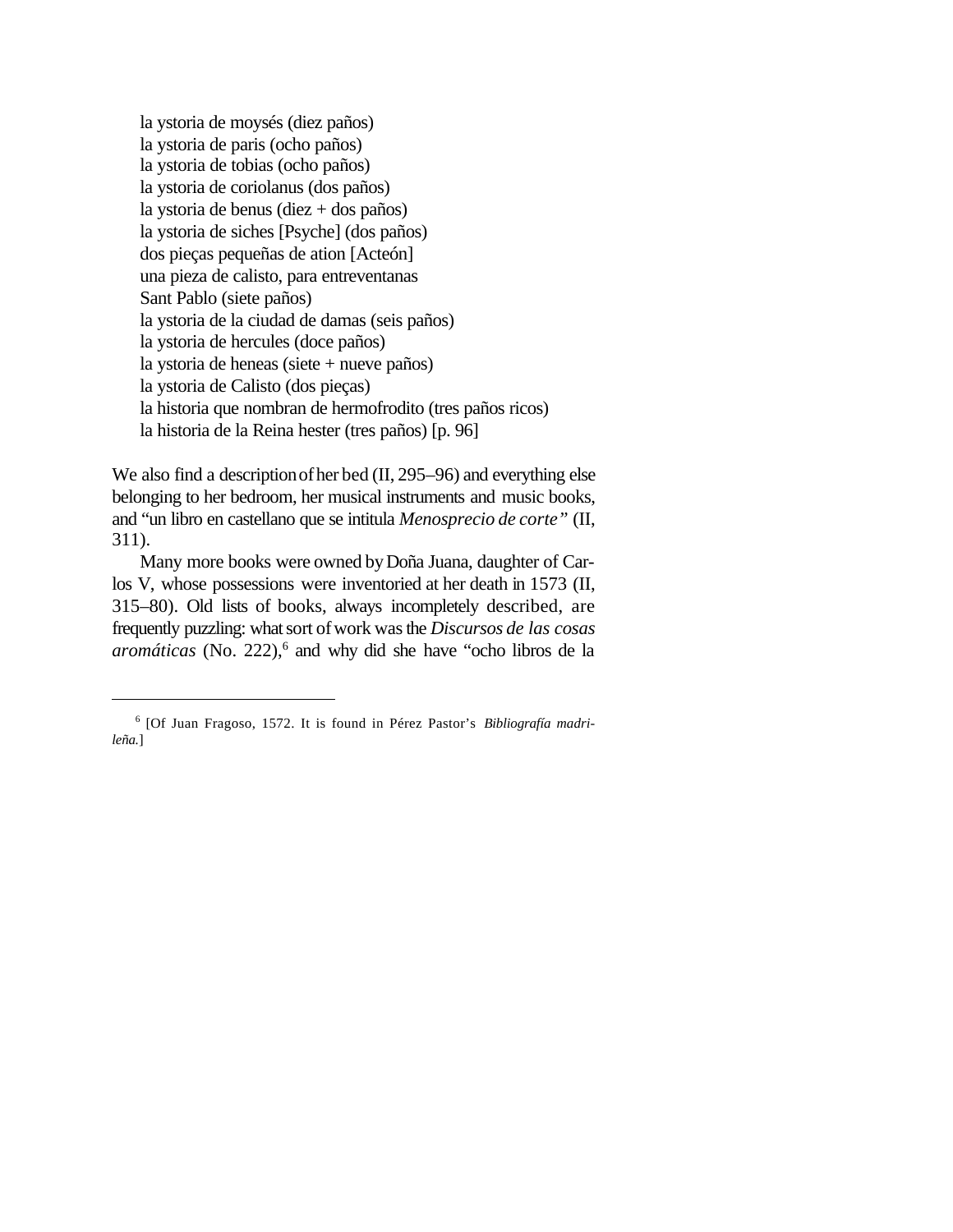Segunda parte de Diana" (No. 219)? The most expensive book inher library was an elaborate *Horas de Nuestra Señora* "con algunas iluminaciones, que la primera es San Juan, con las cubiertas de oro esmaltadas, de colores, que tienen en ellas y en el arriaza noventa y ocho rubíes, tablas y veinte y dos diamantes, y en la broncha otro diamante, yenla cubierta tiene dosredondillos que se levantan, que en el uno está un reloj de sol que le falta la mano, y en el otro un espejo de cristalde montaña; yabiertaslas puertas, por partes de dentro tiene Dios Padre y Nuestra Señora, con un dragón esmaltado de trasflor, conunos escritos de esmaltenegro.Tiene una cadenilla de oro conque se cuelga" (No. 62). In addition to a large collection of paintings, Doña Juana also owned musical instruments clavichords, flutes, a harp, "una trompetilla italiana para despertar de camino," "un orgánico de madera de Alemania, conflautas de estaño,"eight *vigüelas* and 446 strings for them, described as "añejas."

Especially entertaining, however, was the 1599 inventory of the goods of Diego Fernández de Córdoba, comendador mayor de Calatrava (I, 311–15). His books were not itemized; we find merely that he had 300 "libros y Horas de diferentes lecturas." He was seemingly a collector, as he had 330 "piezas de vidrios" from Venice, Cuenca, and Barcelona, 59 "sombreros ygorras,"and 200 "pares de anteojos de diferentes maneras." Cautiously noted, along with "una [figura de la] muerte de coral" and "una muerte de oro" are "doce crucifijos que parecen de oro." He must have liked gadgets, for besides an "hoja de espada ancha del Perrillo" (mentioned in *Don Quijote,* II, 17 and "Rinconete y Cortadillo"), he had "uncuchillo con un secreto en el cabo, que son dos cuchillos," and also "un hierro de invención para adelgazar pelotas."